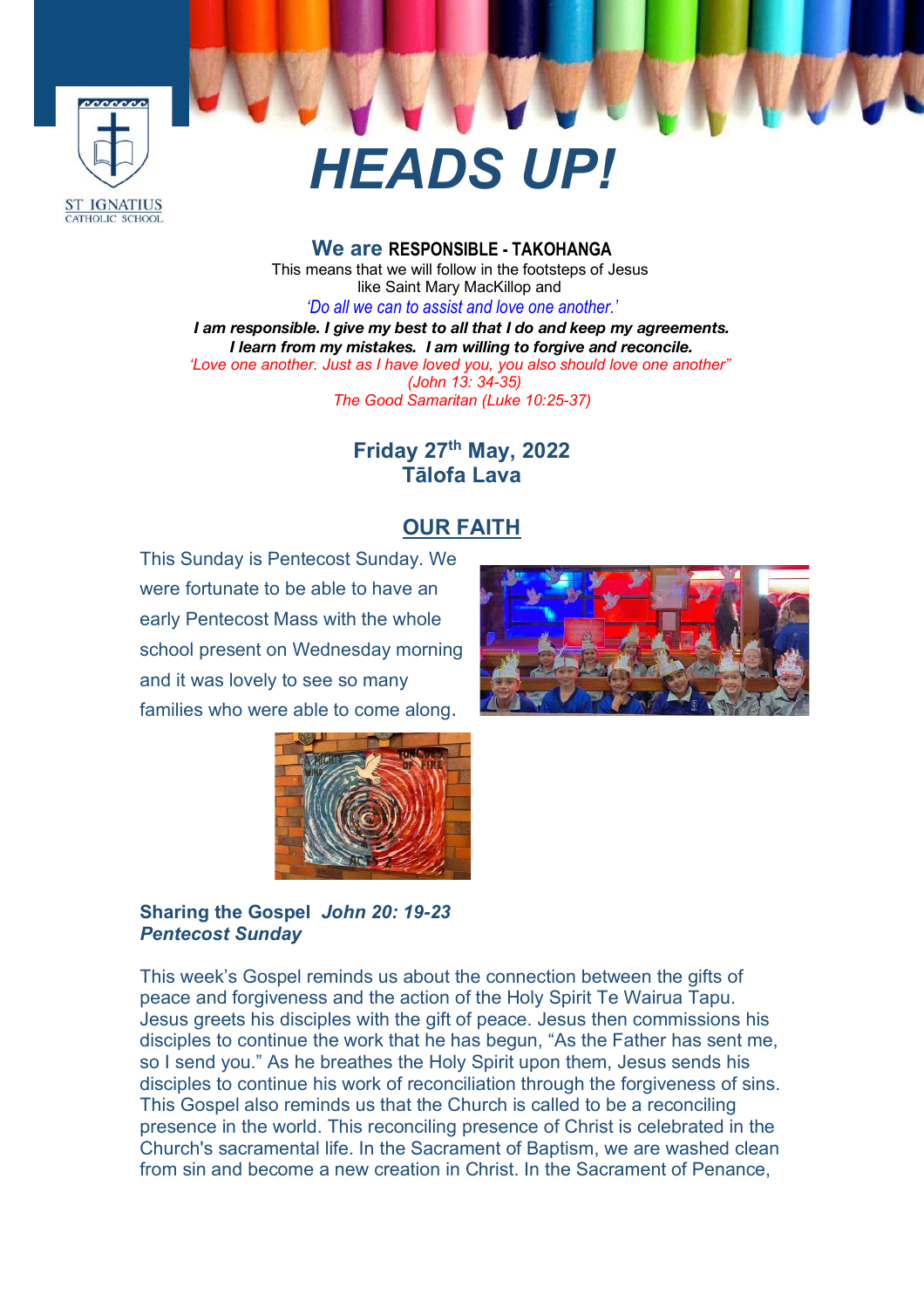the Church celebrates the mercy of God in forgiving sins. This reconciling presence is also to be a way of life for Christians. In situations of conflict, we are called to be agents of peace and harmony among people.

# **COVID-19**

This week there have been 5 new cases of Covid 9 reported.

#### **OUR LEARNING**

#### **LC1 Walk to Dingle Dell**

Year 1 & 2 children walked to Dingle Dell this week. They were learning to enjoy God's creation by using all their senses and had fun exploring what they found there and continuing their learning when back at school. Thank you to the parents who accompanied the teachers on this trip.



#### P**entecost**

Children have recently been learning about Pentecost through literacy, music, visual arts and performing arts.



### **OUR PLACE**

#### **Uniform**

After this weekend all children should be in their winter uniform with regulation socks and black Velcro or lace up shoes

The new shirt is now unisex but the School Uniform Centre still have some of the older style girls' blouse and boys' shirt and they are now on sale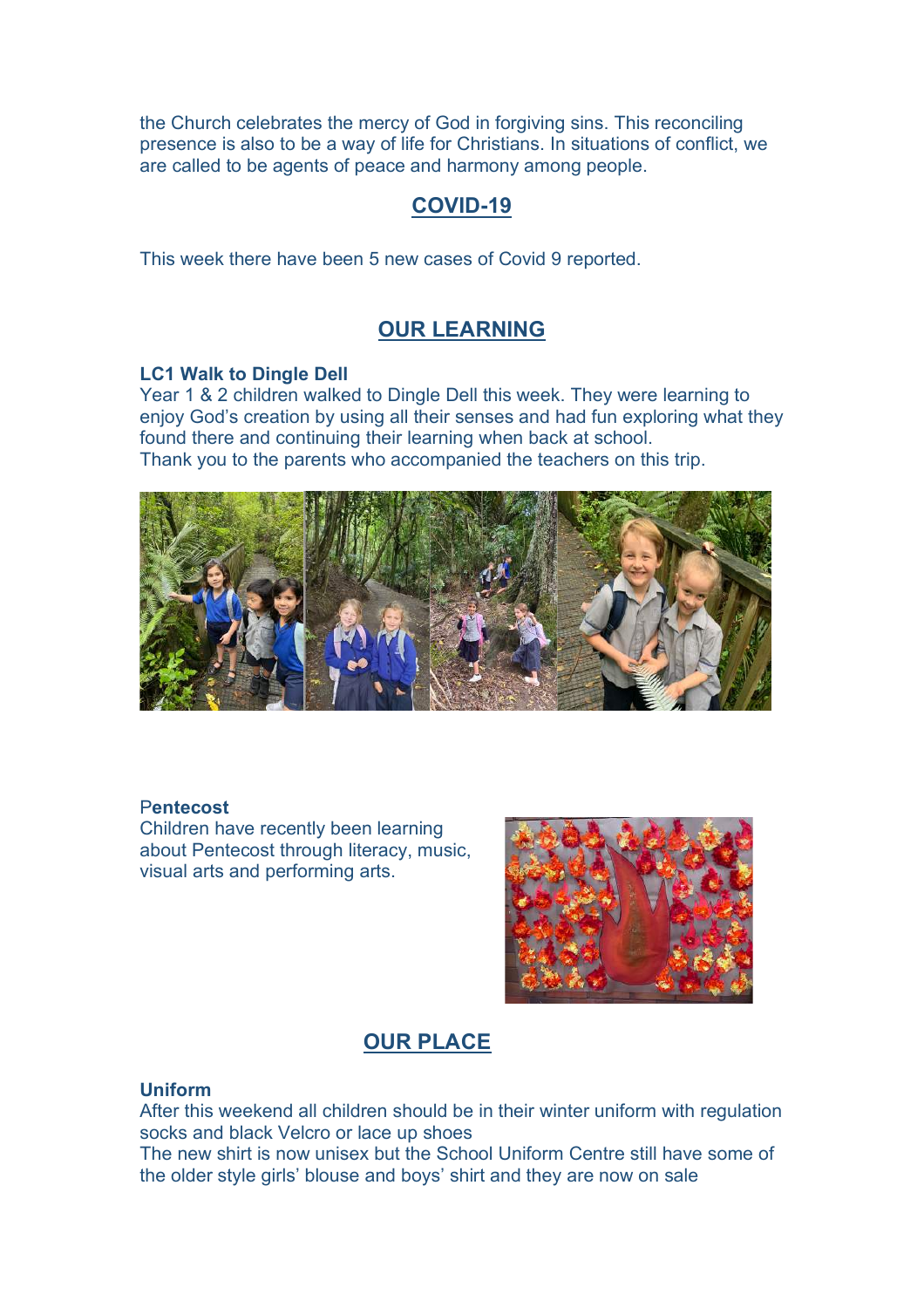All older stock is now \$30, was \$69 Limited sizes only: shirts 10, 12, 14 and blouses: 12, 14, 16 First in first served! Please see their website in case you wish to order online. https://schooluniformcentre.co.nz/

Please note the school jacket which is showerproof is available for purchase from the office. On very wet days, please send your child in a raincoat from home.

## **OUR PEOPLE**

#### **Staffing**

This week we welcomed Mrs Catherine Marusich who will be teaching Year 5 & 6 in Kia Hari until the end of the year. Mrs Marusich had worked as a parttime teacher and reliever at our school since the beginning of last year so most of the children know her well. Mrs Kieran Allaway will be the acting team leader for Learning Community 3 until the end of the year.

We have recently appointed Miss Morgan Jones to start in term 3 as the Year 0 teacher in Pai. She is an experienced junior school teacher and will be relocating from Wellington in the July school holidays.



#### **Friends & Family of St Ignatius Update**

We're super excited about next Friday's Matariki Disco. If you haven't already got your child's ticket, get onto myKindo and do that now. It's shaping up to be an awesome evening of dancing and general fun times! Details; Friday 10 June at the Parish

Centre. 5.30pm - 6.30pm Years 1-3. And, 7pm - 8pm Years 4-6. Drop off and sign your kids in and out please. Tickets are \$15 which includes a glow stick. Remember to send along some coins for snacks. Go to www.kindo.co.nz to create an account (if you haven't already done so) or log in and book your tickets.

Thanks to all those parents who have already volunteered to help out at the disco. We just need a few more helpers - go to https://volunteersignup.org/8QLEX

And, for the adults we are planning another of our Quiz night extravaganzas at Moretons. Tickets are selling fast, so if you're keen, get on quickly and buy. Also available through myKindo. Please buy individual tickets but if you'd like to form a table of 6-8 people, please email friendsfamilystigs@gmail.com

We also have another couple of Friday lunch offers planned, see calendar for details. Have a great long weekend, Your Friends & Family team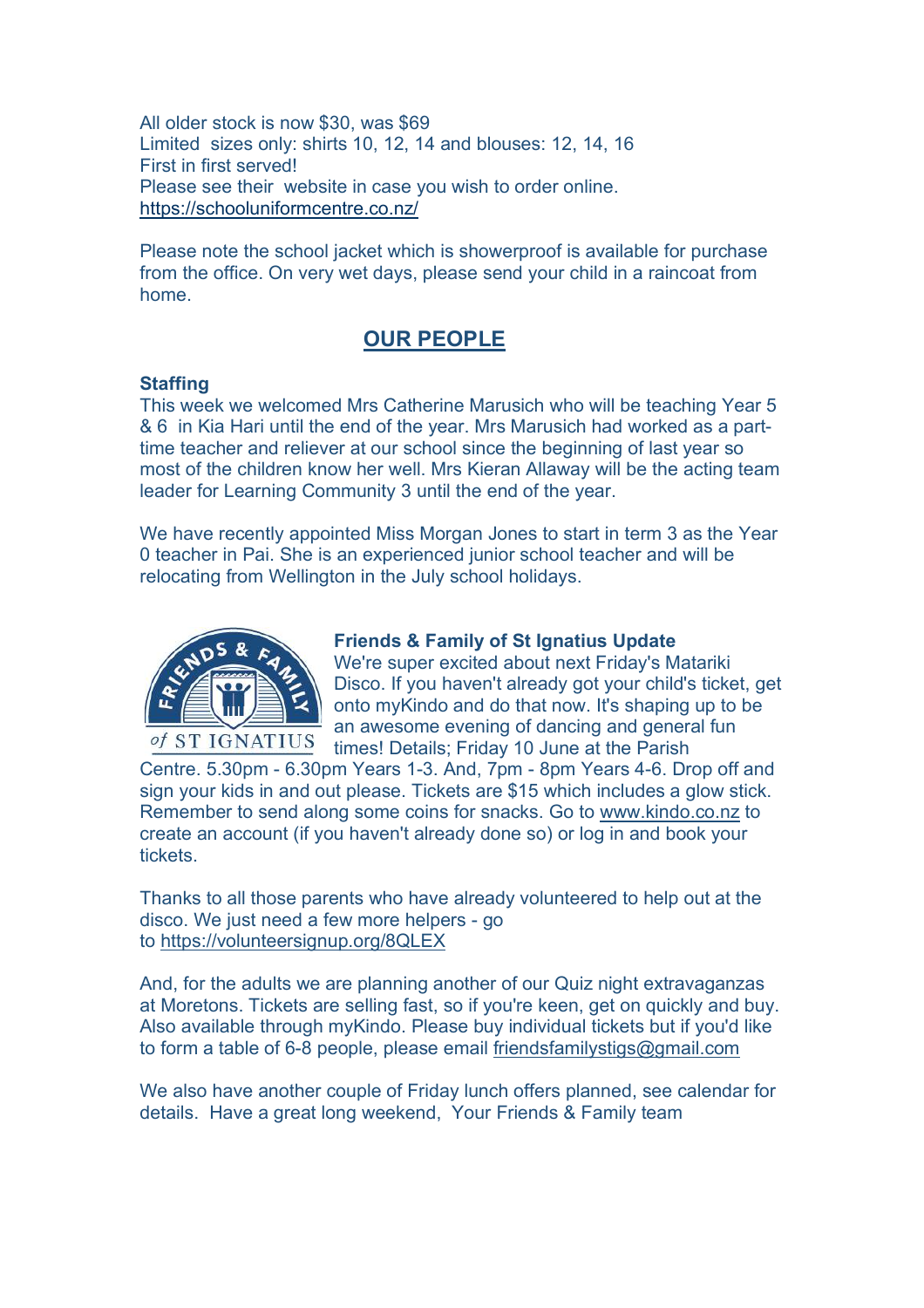### **Staffing**

This week we welcomed Mrs Catherine Marusich who will be teaching Year 5 & 6 in Kia Hari until the end of the year. Mrs Marusich had worked as a parttime teacher and reliever at our school since the beginning of last year so most of the children know her well.

Mrs Kieran Allaway will be the acting team leader for Learning Community 3 until the end of the year.

We have recently appointed Miss Morgan Jones to start in term 3 as the Year 0 teacher in Pai. She is an experienced junior school teacher and will be relocating from Wellington in the July school holidays.

Enjoy the long weekend and stay safe!

Ngā mihi mahana

Jane Penney **Principal** 

| <b>OUR CALENDAR</b>                                                         |                                                 |
|-----------------------------------------------------------------------------|-------------------------------------------------|
| Note: for the most up to date information check the calendar on our website |                                                 |
| https://www.stignatius.school.nz/                                           |                                                 |
| <b>Term 2, 2022</b>                                                         |                                                 |
| Week 6 Te Waipuna Collection: Tamaki Hapu Years 1 & 4                       |                                                 |
| Monday 6 <sup>th</sup> June                                                 | Queen's birthday - School is closed             |
| Thursday 9 <sup>th</sup> June                                               | Bay suburbs Football Yrs 5 & 6                  |
| Friday 10 <sup>th</sup> June                                                | Assembly-Year 4 leading prayer                  |
| Friday 10 <sup>th</sup> June                                                | <b>School Discos in the Parish Centre</b>       |
| Week 7 Te Waipuna Collection: Waitematā Hapu Years 3 & 6                    |                                                 |
| Tuesday 14th June                                                           | Bay Suburbs Rugby Yrs 5 & 6                     |
| Tuesday 14th June                                                           | Sacramental info evening for parents of Year 4  |
|                                                                             | students at St Ignatius Parish Centre 7.30pm    |
| Friday 17th June                                                            | F & F Sausage Sizzle in Kai 1                   |
| Week 8 Te Waipuna Collection: Rangitoto Hapu Years 2 & 5                    |                                                 |
| Thursday 23rd June                                                          | <b>School Board meeting 7pm</b>                 |
| Friday 24th June                                                            | Matariki Public Holiday - School closes         |
| Week 9 Te Waipuna Collection: Tamaki Hapu Years 1 & 4                       |                                                 |
| Monday 27th June                                                            | Assembly - Year 6 leading prayer                |
| Tuesday 28 <sup>th</sup> June                                               | CaPT conferences 3pm - 6pm                      |
| Wednesday 29 <sup>th</sup> June                                             | <b>F&amp;F Quiz Night at Moretons</b>           |
| Thursday 30th June                                                          | CaPT conferences 3pm - 6pm                      |
| Friday 1 <sup>st</sup> July                                                 | F & F Sushi day                                 |
| Week 10 Te Waipuna Collection: Waitematā Hapu Years 3 & 6                   |                                                 |
| Friday 8 <sup>th</sup> July                                                 | Mufti Day fundraiser for Caritas - bring a gold |
|                                                                             | coin                                            |
| Friday 8 <sup>th</sup> July                                                 | Assembly - Year 2 leading prayer                |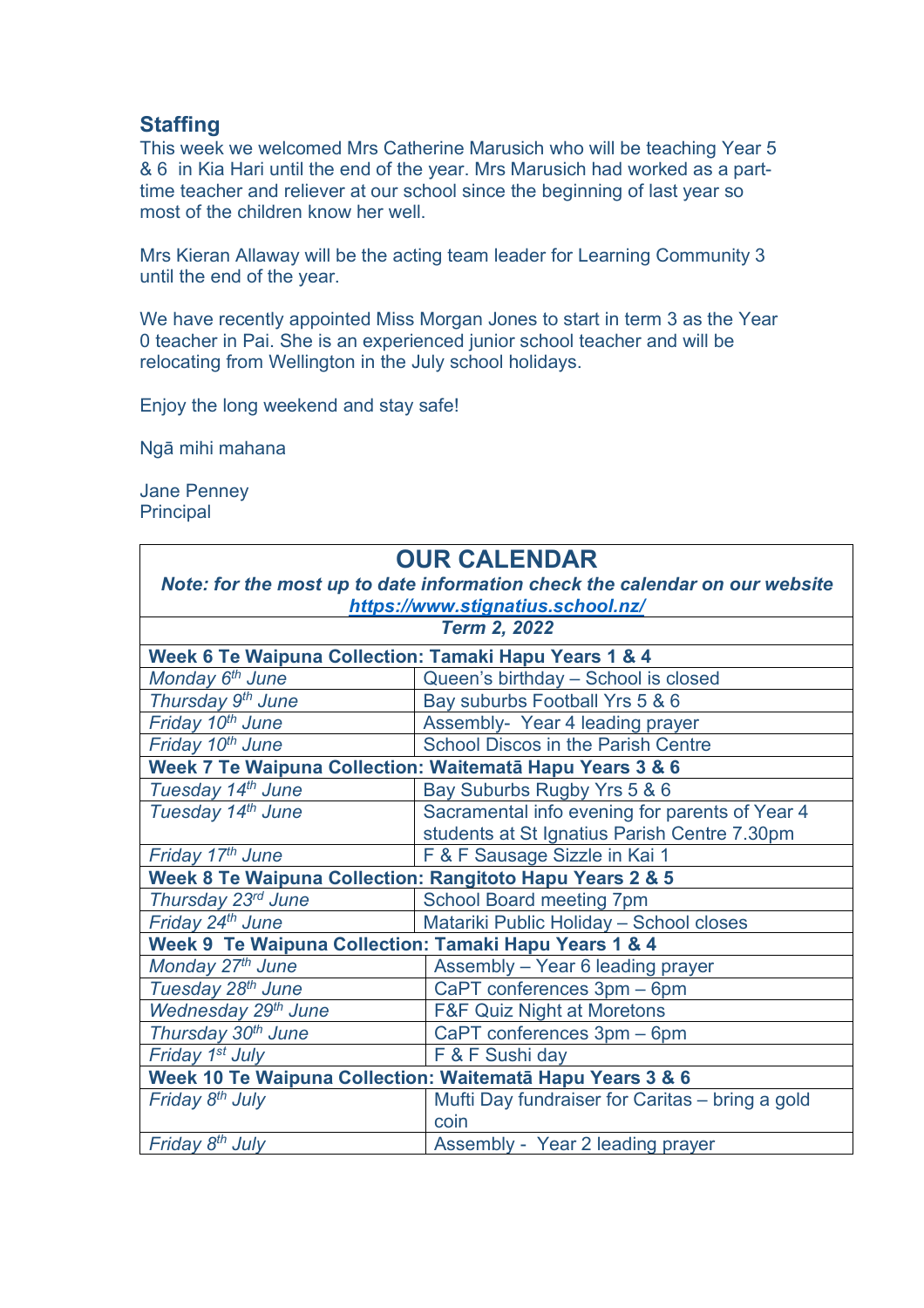#### **2022 Term dates:**

Term 1: Wednesday 2nd February – Thursday 14th April

Term 2: Monday  $2<sup>nd</sup>$  May – Friday  $8<sup>th</sup>$  July

Term 3: Monday  $25<sup>th</sup>$  July – Friday  $30<sup>th</sup>$  September

Term 4: Monday 17<sup>th</sup> October – Wednesday 14<sup>th</sup> December





Blankets - Sleeping Bags - Duvet Inners & Covers Baby Sleep Sacks - PJs - Beanies - Socks - Jumpers Winter Coats - Rain Coats - Cots - Moses Baskets Bassinets · Pushchairs · Car Seats

We can only accept NEW pillows or hot water bottles. This year we are also collecting prepacked unopen foods and<br>tolletries for Give a Kid a Blanket to use for their foodbank.



A special thanks to Contract Warehousing & Logistics CONTRACT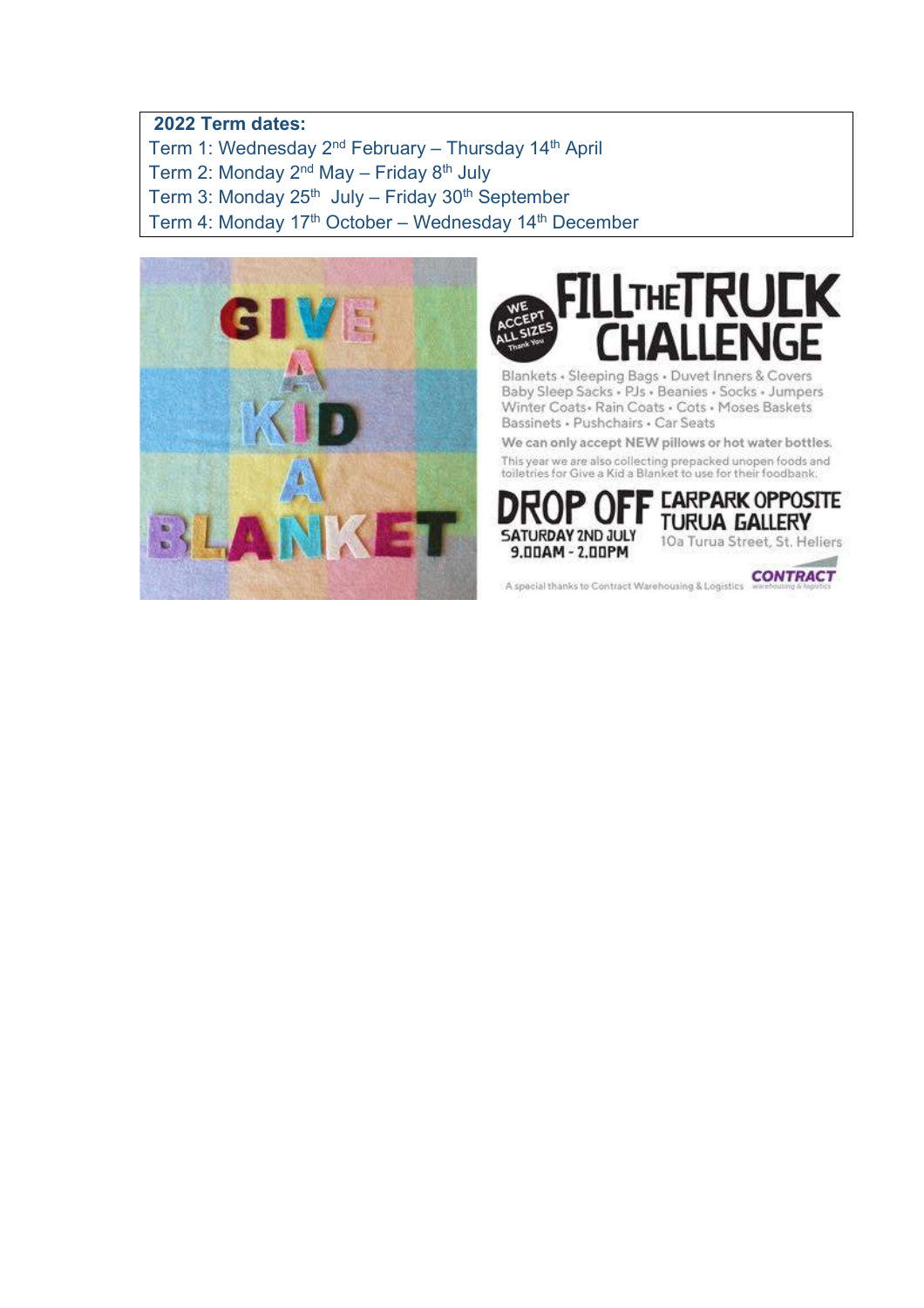# ST IGNATIUS D ISCO Matariki

# F R I D A Y 1 0 T H J U N E

5 . 3 0 P M - 6 . 3 0 P M Y E A R S 0 - 3 7 P M - 8 P M Y E A R S 4 - 6 PARISH CENTRE

TICKETS \$15 INCLUDES GLOWSTICK BRING \$2 COINS FOR SNACKS

"Nothing can stop us now 'cause we are all made of stars"

GO TO WWW.KINDO.CO.NZ TO CREATE AN A C C O UNT AND BOOK YOUR TICKETS NO DOOR SALES